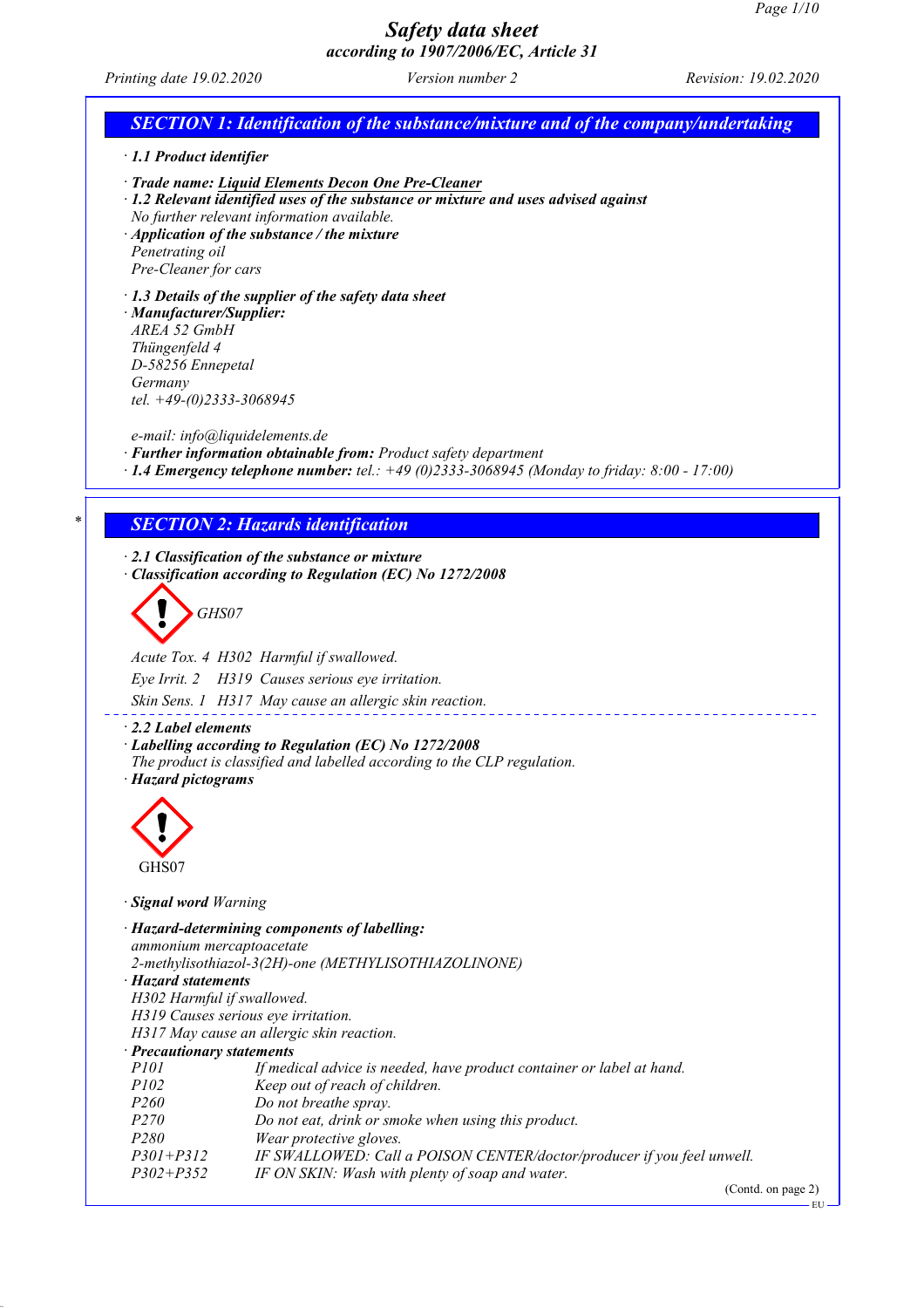|                            | (Contd. of page 1)<br>P305+P351+P338 IF IN EYES: Rinse cautiously with water for several minutes. Remove contact lenses, if             |
|----------------------------|-----------------------------------------------------------------------------------------------------------------------------------------|
| P501                       | present and easy to do. Continue rinsing.<br>Dispose of contents/container to an authorised waste disposal contractor or licensed local |
|                            | authority disposal / landfill site.<br>· Additional information: Void                                                                   |
| · Hazard pictograms        | · Labelling of packages where the contents do not exceed 125 ml                                                                         |
|                            |                                                                                                                                         |
|                            |                                                                                                                                         |
|                            |                                                                                                                                         |
| GHS07                      |                                                                                                                                         |
| · Signal word Warning      |                                                                                                                                         |
|                            | · Hazard-determining components of labelling:                                                                                           |
|                            | ammonium mercaptoacetate                                                                                                                |
|                            | 2-methylisothiazol-3(2H)-one (METHYLISOTHIAZOLINONE)                                                                                    |
| $\cdot$ Hazard statements  |                                                                                                                                         |
|                            | H302 Harmful if swallowed.<br>H317 May cause an allergic skin reaction.                                                                 |
| · Precautionary statements |                                                                                                                                         |
| P101                       | If medical advice is needed, have product container or label at hand.                                                                   |
| P102                       | Keep out of reach of children.                                                                                                          |
| P260                       | Do not breathe spray.                                                                                                                   |
| P270                       | Do not eat, drink or smoke when using this product.                                                                                     |
| P280                       | Wear protective gloves.                                                                                                                 |
|                            | P301+P312 IF SWALLOWED: Call a POISON CENTER/doctor/producer if you feel unwell.                                                        |
|                            | P302+P352 IF ON SKIN: Wash with plenty of soap and water.                                                                               |
| P501                       | Dispose of contents/container to an authorised waste disposal contractor or licensed local<br>authority disposal / landfill site.       |
| $\cdot$ 2.3 Other hazards  |                                                                                                                                         |
|                            | · Results of PBT and vPvB assessment                                                                                                    |
| $\cdot$ PBT:               |                                                                                                                                         |
|                            | The product does not contain any PBT (PBT: persistent, bioaccumulative, toxic) substance or does not fulfil                             |
|                            | criteria for PBT according to annex XIII of regulation (EC) $1907/2006 \le 0.1\%$ ).                                                    |
| $\cdot$ vPvB:              | The product does not contain any $vPvB$ ( $vPvB$ : very persistent, very bioaccumulative) substance or does not                         |
|                            | fulfil criteria for vPvB according to annex XIII of regulation (EC) 1907/2006 (< 0,1 %).                                                |
|                            |                                                                                                                                         |

| · Dangerous components:   |                                                                      |                    |
|---------------------------|----------------------------------------------------------------------|--------------------|
| $CAS: 5421-46-5$          | ammonium mercaptoacetate                                             | $5 - 15\%$         |
| EINECS: 226-540-9         | $\leftrightarrow$ Acute Tox. 3, H301                                 |                    |
| Reg.nr.: 01-2119531489-31 | $\Leftrightarrow$ Met. Corr.1, H290                                  |                    |
|                           | $\bigotimes$ Skin Sens. 1B, H317                                     |                    |
| CAS: 147170-44-3          | 1-Propanaminium, 3-amino-N-(carboxymethyl)-N,N-                      | $1 - 2.5\%$        |
| EC number: 931-333-8      | dimethyl-, N-(C8-18 and C18-unsatd. acyl) derivs., inner             |                    |
| Reg.nr.: 01-2119489410-39 | salts                                                                |                    |
|                           | $\leftrightarrow$ Eye Dam. 1, H318<br><b>Áquatic Chronic 3, H412</b> |                    |
|                           |                                                                      |                    |
| $CAS: 110615-47-9$        | D-Glucopyranose, Oligomeric, C10-16-Alkyl Glycosides                 | $1 - 5\%$          |
| EC number: 600-975-8      | $\otimes$ Eye Dam. 1, H318                                           |                    |
| Reg.nr.: 01-2119489418-23 | $\bigotimes$ Skin Irrit. 2, H315                                     |                    |
|                           |                                                                      | (Contd. on page 3) |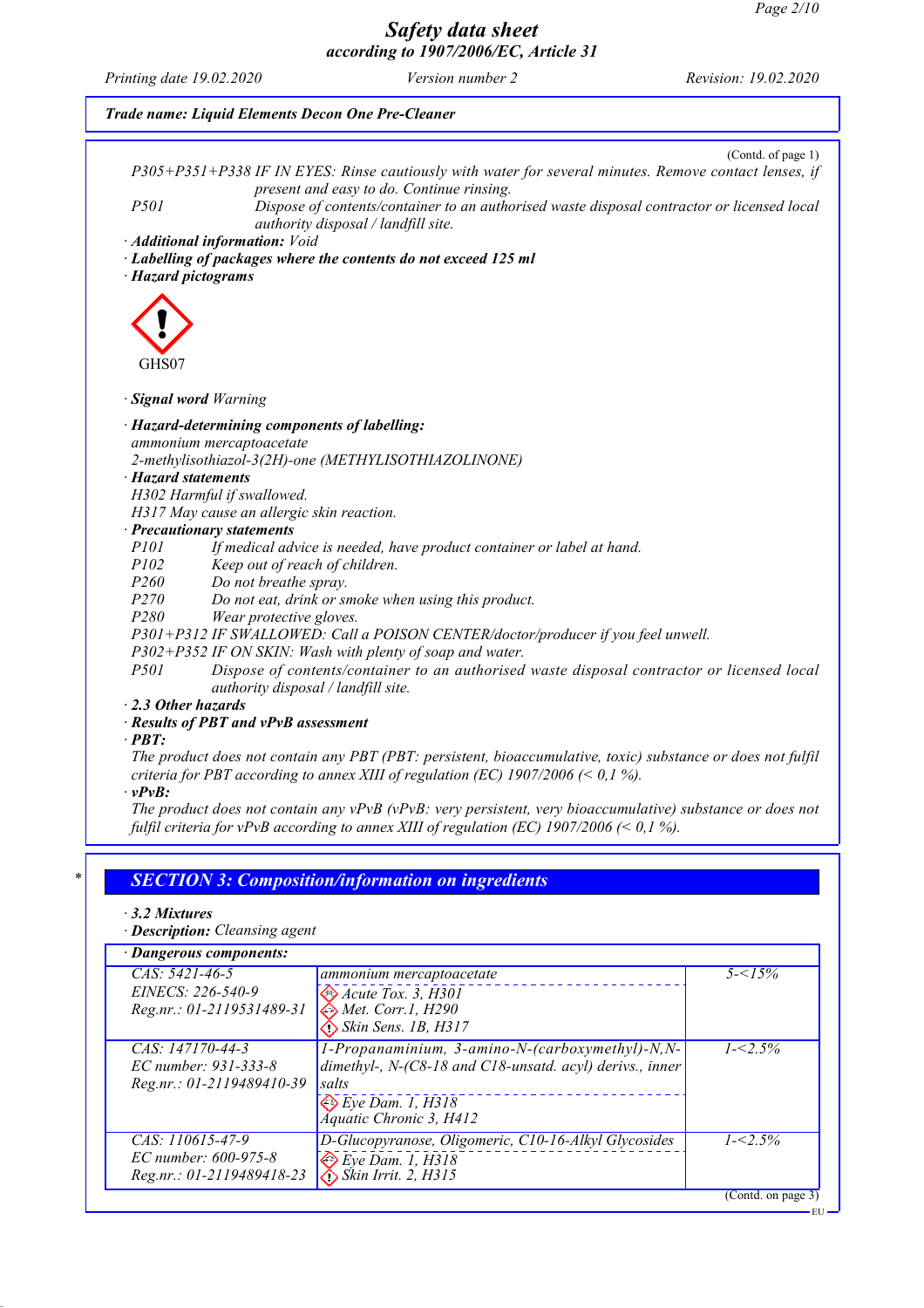*Printing date 19.02.2020 Version number 2 Revision: 19.02.2020*

#### *Trade name: Liquid Elements Decon One Pre-Cleaner*

|                                                                      |                                                                        | (Contd. of page 2) |  |
|----------------------------------------------------------------------|------------------------------------------------------------------------|--------------------|--|
| ELINCS: 414-420-0                                                    | reaction mass of: 2-ethylhexyl mono-D-glucopyranoside;                 | $1 - 2.5\%$        |  |
| Index number: $614-028-00-1$                                         | 2-ethylhexyl di-D-glucopyranoside                                      |                    |  |
| Reg.nr.: 01-2119987144-31                                            | $\diamondsuit$ Eye Dam. 1, H318                                        |                    |  |
| CAS: 68891-38-3                                                      | Alcohols, C12-14, ethoxylated, sulfates, sodium salts                  | $1 - 2.5\%$        |  |
| $NLP: 500-234-8$                                                     | $\Leftrightarrow$ Eye Dam. 1, H318                                     |                    |  |
| Reg.nr.: 01-2119488639-16                                            | $\diamond$ Skin Irrit. 2, H315                                         |                    |  |
|                                                                      | Aquatic Chronic 3, H412                                                |                    |  |
| $CAS: 2682-20-4$                                                     | 2 - m e t h y l i s o t h i a z o l - 3 (2 H) - o n e 0.00015-<0.0015% |                    |  |
| EINECS: 220-239-6                                                    | (METHYLISOTHIAZOLINONE)                                                |                    |  |
| Index number: $613-326-00-9$                                         | Acute Tox. 3, H301; Acute Tox. 3, H311; Acute Tox.                     |                    |  |
| $Reg.nr.: 01-2120764690-50$                                          | 2. H330                                                                |                    |  |
|                                                                      | <i>Skin Corr. 1B, H314; Eye Dam. 1, H318</i>                           |                    |  |
|                                                                      | $\Leftrightarrow$ Aquatic Acute 1, H400 (M=10); Aquatic Chronic 1,     |                    |  |
|                                                                      | $H410(M=1)$                                                            |                    |  |
|                                                                      | $\bigotimes$ Skin Sens. 1A, H317                                       |                    |  |
| · Regulation (EC) No 648/2004 on detergents / Labelling for contents |                                                                        |                    |  |
|                                                                      | amphoteric surfactants, non-ionic surfactants, anionic surfactants     | $< 5\%$            |  |
| preservation agents (PHENOXYETHANOL, BUTYLBENZISOTHIAZOLINONE,       |                                                                        |                    |  |
| BENZISOTHIAZOLINONE, METHYLISOTHIAZOLINONE, LAURYLAMINE              |                                                                        |                    |  |
| DIPROPYLENEDIAMINE), perfumes                                        |                                                                        |                    |  |

*· Additional information: For the wording of the listed hazard phrases refer to section 16.*

### *SECTION 4: First aid measures*

*· 4.1 Description of first aid measures*

#### *· General information:*

*Immediately remove any clothing soiled by the product.*

- *If symptoms persist consult doctor.*
- *· After inhalation: Fresh air. If pain persists, get medical attention.*
- *· After skin contact: Immediately wash with water and soap and rinse thoroughly.*
- *· After eye contact: Rinse opened eye for several minutes under running water. Then consult a doctor.*
- *· After swallowing:*
- *Rinse out mouth and drink plenty of water.*

*Induce vomiting, if person is conscious. Seek medical help.*

- *· 4.2 Most important symptoms and effects, both acute and delayed*
- *Coughing*
- *Nausea*

*Gastric or intestinal disorders*

*· 4.3 Indication of any immediate medical attention and special treatment needed If swallowed, induce vomiting (if patient is conscious). Give activated charcoal to reduce resorption in the gastrointestinal tract.*

### *SECTION 5: Firefighting measures*

- *· Suitable extinguishing agents: Use fire extinguishing methods suitable to surrounding conditions.*
- *· For safety reasons unsuitable extinguishing agents: None known.*
- *· 5.2 Special hazards arising from the substance or mixture*
- *In case of fire, the following can be released: Sulphur dioxide (SO2) Carbon monoxide (CO) Nitrogen oxides (NOx)*
- *· 5.3 Advice for firefighters · Protective equipment:*
- *Wear self-contained respiratory protective device.*

(Contd. on page 4)

EU

*<sup>·</sup> 5.1 Extinguishing media*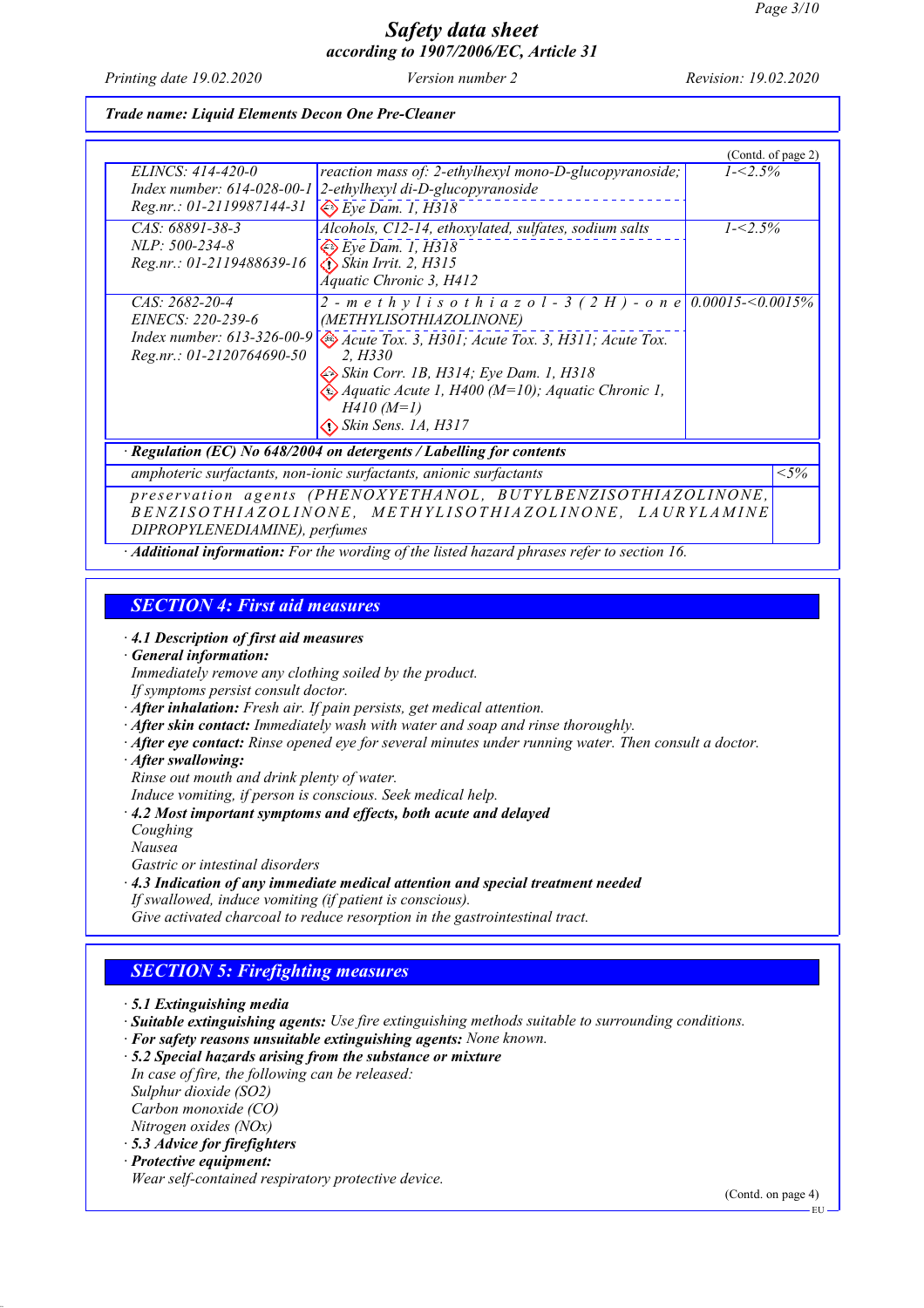*Printing date 19.02.2020 Version number 2 Revision: 19.02.2020*

#### *Trade name: Liquid Elements Decon One Pre-Cleaner*

*Do not inhale explosion gases or combustion gases.*

*· Additional information*

*Dispose of fire debris and contaminated fire fighting water in accordance with official regulations.*

### *SECTION 6: Accidental release measures*

*· 6.1 Personal precautions, protective equipment and emergency procedures Wear protective clothing. Ensure adequate ventilation*

- *· 6.2 Environmental precautions: Dilute with plenty of water. Inform respective authorities in case of seepage into water course or sewage system. Do not allow to enter sewers/ surface or ground water. · 6.3 Methods and material for containment and cleaning up:*
- *Ensure adequate ventilation. Absorb with liquid-binding material (sand, diatomite, acid binders, universal binders, sawdust). Dispose contaminated material as waste according to item 13.*

*· 6.4 Reference to other sections*

- *See Section 7 for information on safe handling.*
- *See Section 8 for information on personal protection equipment.*
- *See Section 13 for disposal information.*

### *SECTION 7: Handling and storage*

*· 7.1 Precautions for safe handling*

*Observe the usual precautionary measures for handling chemicals. Avoid contact with eyes and skin. Do not breathe aerosol. Use only in well ventilated areas. Observe use instructions. · Information about fire - and explosion protection: No special measures required.*

- 
- *· 7.2 Conditions for safe storage, including any incompatibilities*
- *· Storage:*
- *· Requirements to be met by storerooms and receptacles: No special requirements.*
- *· Information about storage in one common storage facility:*
- *Store away from oxidising agents. Store away from reducing agents. Store away from foodstuffs.*
- *· Further information about storage conditions: Store in dry conditions at 10 - 25 °C. Protect from frost.*
- *· Storage class: 10 13 (Germany)*
- *· 7.3 Specific end use(s) No further relevant information available.*

### *SECTION 8: Exposure controls/personal protection*

*· Additional information about design of technical facilities: No further data; see item 7.*

*· 8.1 Control parameters*

*· Ingredients with limit values that require monitoring at the workplace:*

*The product does not contain any relevant quantities of materials with critical values that have to be monitored at the workplace.*

*· Additional information: The lists valid during the making were used as basis.*

(Contd. on page 5)

EU

(Contd. of page 3)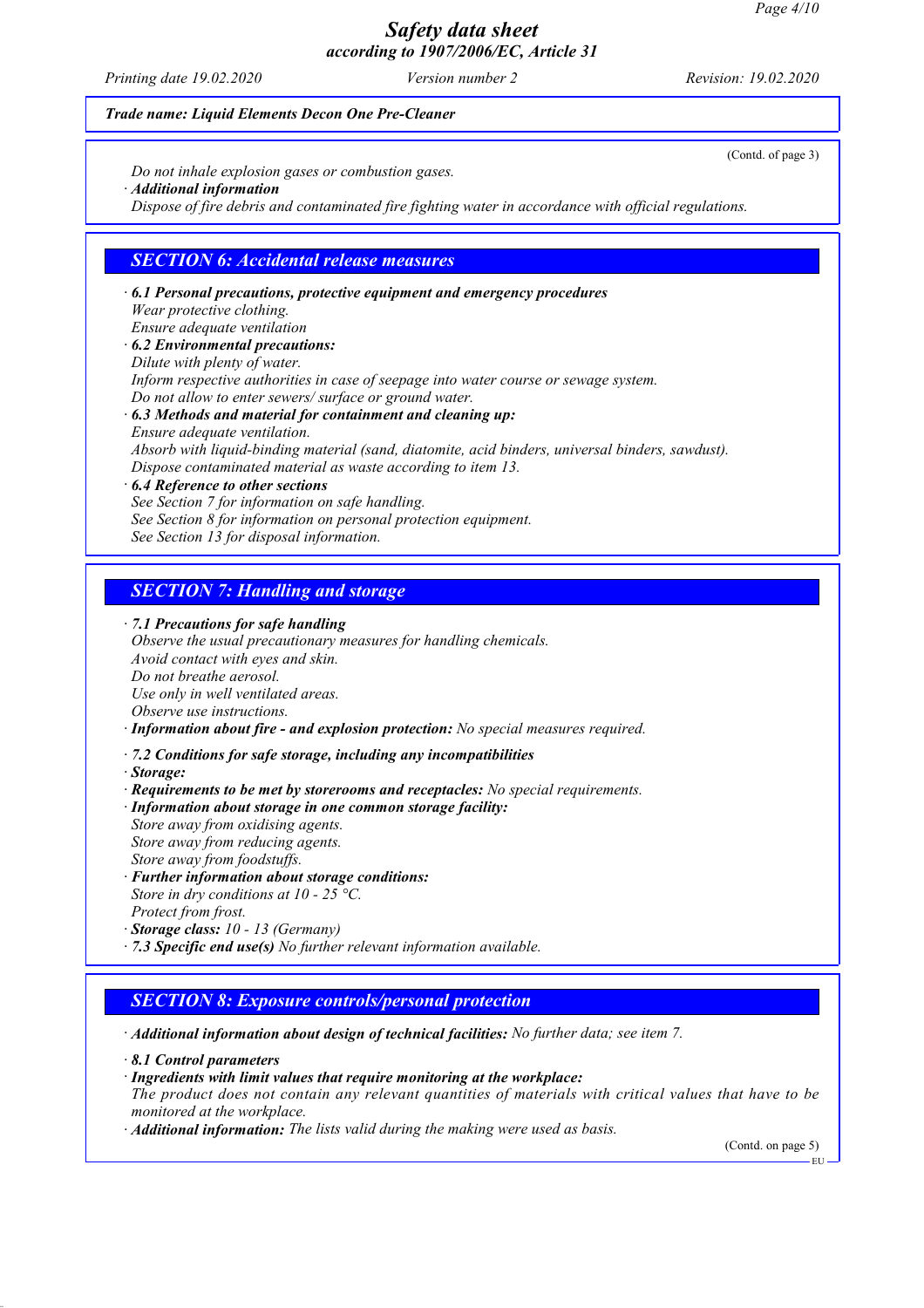EU

# *Safety data sheet according to 1907/2006/EC, Article 31*

*Printing date 19.02.2020 Version number 2 Revision: 19.02.2020*

### *Trade name: Liquid Elements Decon One Pre-Cleaner*

|                                                                                                                 | (Contd. of page 4) |
|-----------------------------------------------------------------------------------------------------------------|--------------------|
| 8.2 Exposure controls                                                                                           |                    |
| · Personal protective equipment:                                                                                |                    |
| · General protective and hygienic measures:                                                                     |                    |
| Observe the usual precautionary measures for handling chemicals.                                                |                    |
| Avoid contact with the eyes and skin.                                                                           |                    |
| Immediately remove all soiled and contaminated clothing                                                         |                    |
| Keep away from foodstuffs, beverages and feed.                                                                  |                    |
| Wash hands before breaks and at the end of work.                                                                |                    |
| · Respiratory protection:                                                                                       |                    |
| Not necessary if room is well-ventilated.                                                                       |                    |
| Use suitable respiratory protective device in case of insufficient ventilation.                                 |                    |
| · Recommended filter device for short term use: Filter A                                                        |                    |
| · Protection of hands:                                                                                          |                    |
| The glove material has to be impermeable and resistant to the product/the substance/the preparation.            |                    |
| Selection of the glove material on consideration of the penetration times, rates of diffusion and the           |                    |
| degradation                                                                                                     |                    |
| Protective gloves according EN 374.                                                                             |                    |
| Check the permeability prior to each anewed use of the glove.                                                   |                    |
| · Material of gloves                                                                                            |                    |
| Butyl rubber, BR                                                                                                |                    |
| Recommended thickness of the material: $\geq 0.6$ -0.8 mm                                                       |                    |
| Penetration time: $\geq$ 480 minutes (Permeation according to EN 374 Part 3: Level 6)                           |                    |
| The selection of the suitable gloves does not only depend on the material, but also on further marks of quality |                    |
| and varies from manufacturer to manufacturer. As the product is a preparation of several substances, the        |                    |
| resistance of the glove material can not be calculated in advance and has therefore to be checked prior to the  |                    |
| application.                                                                                                    |                    |
| · Penetration time of glove material                                                                            |                    |
| The exact break through time has to be found out by the manufacturer of the protective gloves and has to be     |                    |
| observed.                                                                                                       |                    |
| The determined penetration times according to EN 16523-1:2015 are not performed under practical                 |                    |
| conditions. Therefore a maximum wearing time, which corresponds to 50% of the penetration time, is              |                    |
| recommended.                                                                                                    |                    |
| · Eye protection: Safety glasses                                                                                |                    |
| · Body protection: Protective work clothing                                                                     |                    |
|                                                                                                                 |                    |
|                                                                                                                 |                    |
| <b>SECTION 9: Physical and chemical properties</b>                                                              |                    |
|                                                                                                                 |                    |

| · 9.1 Information on basic physical and chemical properties |                              |
|-------------------------------------------------------------|------------------------------|
| · General Information                                       |                              |
| $\cdot$ Appearance:                                         |                              |
| Form:                                                       | Liquid                       |
| Colour:                                                     | Colourless                   |
| · Odour:                                                    | Sulfurous                    |
|                                                             | Perfumed                     |
| • Odour threshold:                                          | Not determined.              |
| $\cdot$ pH-value at 20 °C:                                  | $6 - 8$                      |
| $\cdot$ Change in condition                                 |                              |
| Melting point/freezing point:                               | Not determined.              |
| Initial boiling point and boiling range: $100^{\circ}$ C    |                              |
| · Flash point:                                              | >100 °C                      |
| · Flammability (solid, gas):                                | Not applicable.              |
| $\cdot$ Decomposition temperature:                          | Not determined.              |
| · Auto-ignition temperature:                                | Product is not selfigniting. |
|                                                             | (Contd. on page 6)           |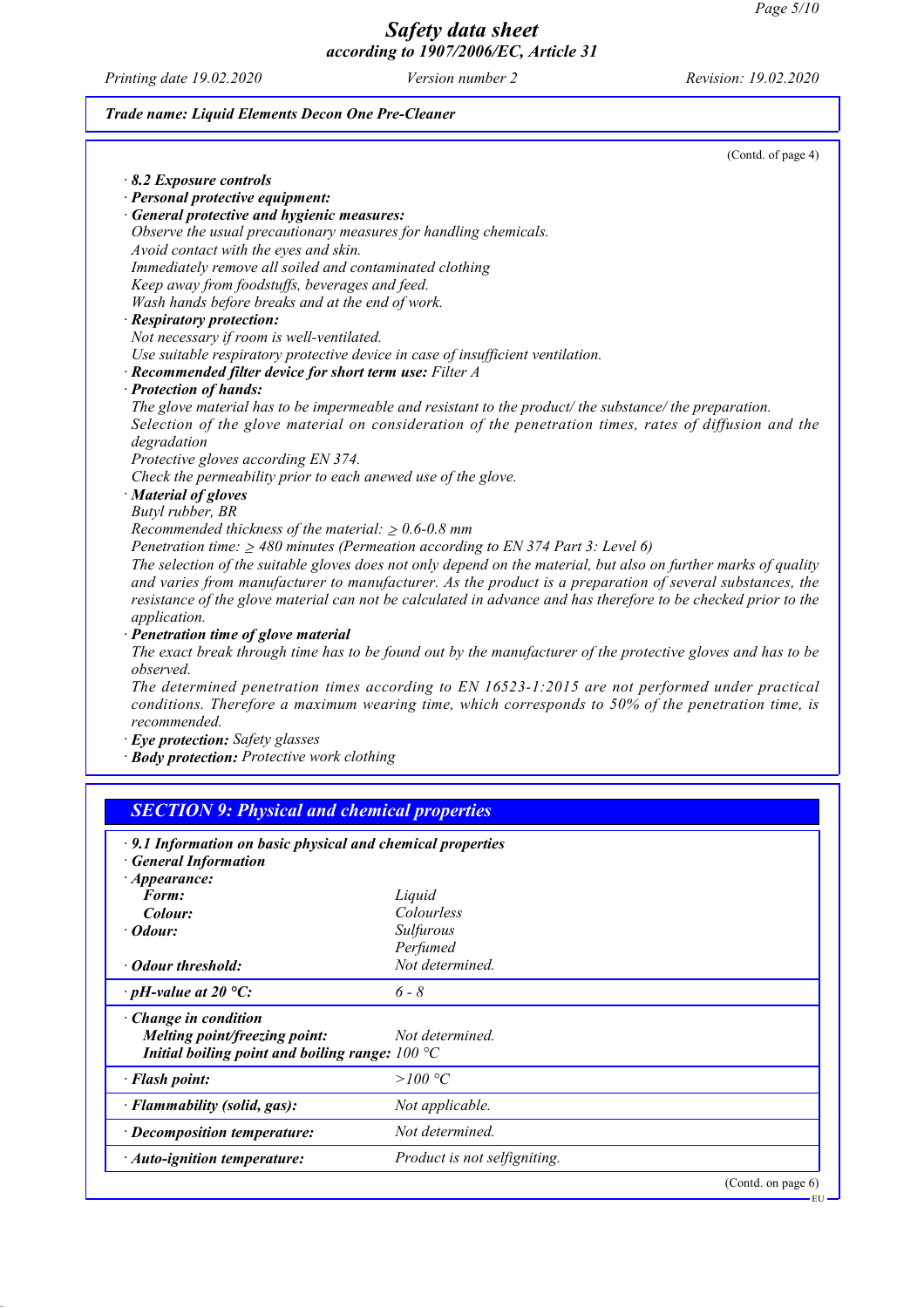*Printing date 19.02.2020 Version number 2 Revision: 19.02.2020*

#### *Trade name: Liquid Elements Decon One Pre-Cleaner*

|                                           | (Contd. of page 5)                            |
|-------------------------------------------|-----------------------------------------------|
| $\cdot$ Explosive properties:             | Product does not present an explosion hazard. |
| · Explosion limits:                       |                                               |
| Lower:                                    | Not determined                                |
| <b>Upper:</b>                             | Not determined                                |
| $\cdot$ Oxidising properties              | Not applicable.                               |
| · Vapour pressure:                        | Not determined.                               |
| $\cdot$ Density at 20 °C:                 | $1.04 - 1.07$ g/cm <sup>3</sup>               |
| $\cdot$ Relative density                  | Not determined.                               |
| $\cdot$ <i>Vapour density</i>             | Not determined.                               |
| $\cdot$ Evaporation rate                  | Not determined.                               |
| $\cdot$ Solubility in / Miscibility with  |                                               |
| water:                                    | Fully miscible.                               |
| · Partition coefficient: n-octanol/water: | Not determined.                               |
| · Viscosity:                              |                                               |
| Dynamic:                                  | Not determined.                               |
| Kinematic:                                | Not determined.                               |
| · Solvent content:                        |                                               |
| Organic solvents:                         | $< 5\%$                                       |
| <b>Solids content:</b>                    | Not determined.                               |
| $\cdot$ 9.2 Other information             | No further relevant information available.    |

### *SECTION 10: Stability and reactivity*

*· 10.1 Reactivity No further relevant information available.*

*· 10.2 Chemical stability*

*· Thermal decomposition / conditions to be avoided:*

*No decomposition if used and stored according to specifications.*

*· 10.3 Possibility of hazardous reactions Reacts with strong acids and oxidising agents.*

*· 10.4 Conditions to avoid Protect from frost.*

- *· 10.5 Incompatible materials: No further relevant information available.*
- *· 10.6 Hazardous decomposition products: No dangerous decomposition products known.*

### *SECTION 11: Toxicological information*

*· 11.1 Information on toxicological effects*

*· Acute toxicity*

*Harmful if swallowed.*

*· LD/LC50 values relevant for classification:*

*5421-46-5 ammonium mercaptoacetate*

*Oral LD50 71 mg/kg (rat) (OECD 401)*

*Dermal LD50 >2,000 mg/kg (rat) (OECD 402)*

*56-81-5 glycerol*

*Oral LD50 12,600 mg/kg (rat)*

*147170-44-3 1-Propanaminium, 3-amino-N-(carboxymethyl)-N,N-dimethyl-, N-(C8-18 and C18-unsatd. acyl) derivs., inner salts*

*Oral LD50 >5,000 mg/kg (rat) (OECD 401) Dermal LD50 >2,000 mg/kg (rat) (OECD 402)*

(Contd. on page)

EU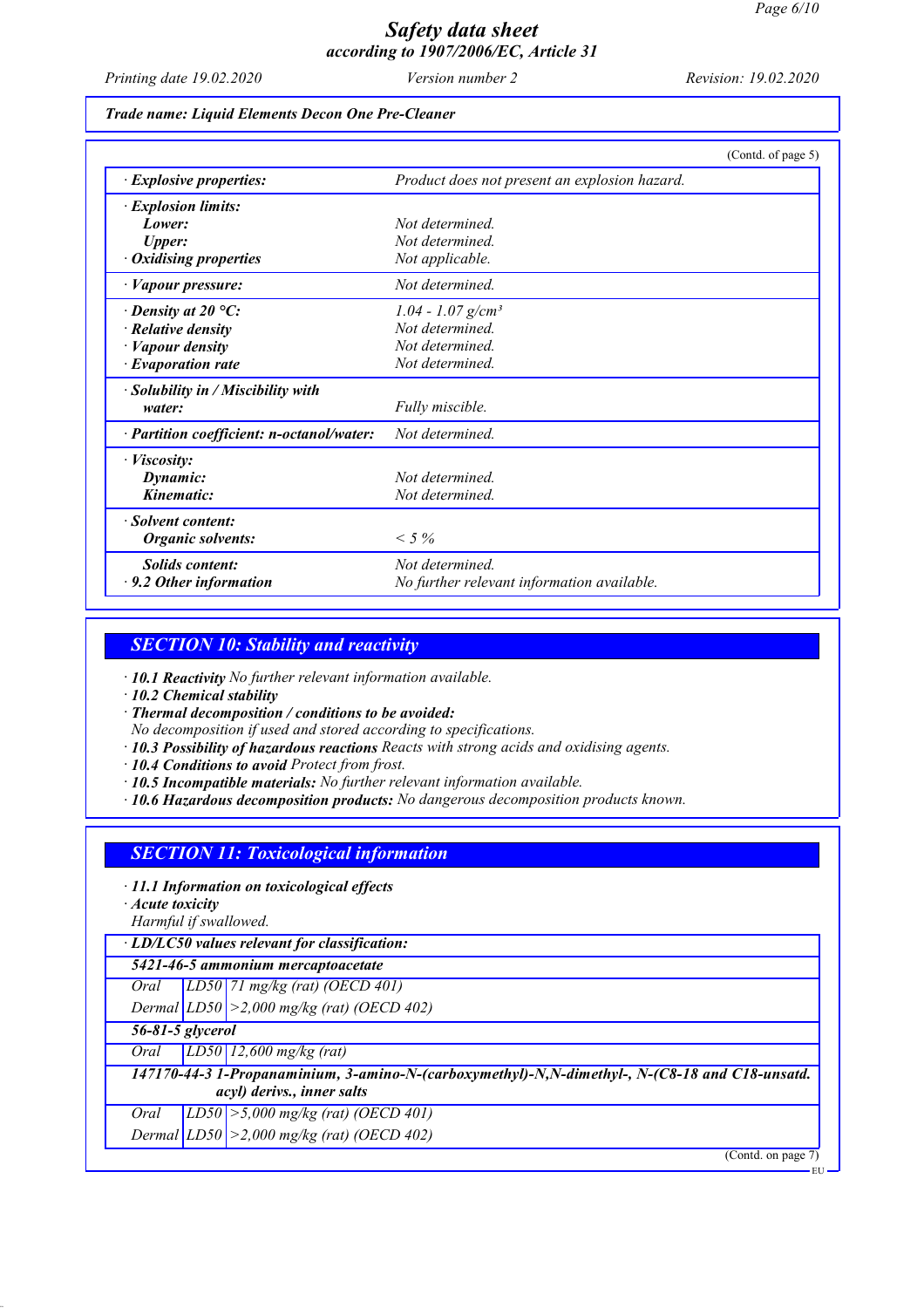*Printing date 19.02.2020 Version number 2 Revision: 19.02.2020*

*Trade name: Liquid Elements Decon One Pre-Cleaner*

|                            | (Contd. of page 6)                                                                               |
|----------------------------|--------------------------------------------------------------------------------------------------|
|                            | 110615-47-9 D-Glucopyranose, Oligomeric, C10-16-Alkyl Glycosides                                 |
| Oral                       | $LD50$ > 5,000 mg/kg (rat) (OECD 401)                                                            |
|                            | reaction mass of: 2-ethylhexyl mono-D-glucopyranoside; 2-ethylhexyl di-D-glucopyranoside         |
| Oral                       | $LD50 \ge 2,000-5,000$ mg/kg (rat)                                                               |
|                            | Dermal $ LD50  > 5,000$ mg/kg (rat)                                                              |
|                            | 68891-38-3 Alcohols, C12-14, ethoxylated, sulfates, sodium salts                                 |
| Oral                       | LD50 2,870 mg/kg (rat) (OECD 401)                                                                |
|                            | Dermal $ LD50  > 2,000$ mg/kg (rat) (OECD 402)                                                   |
| · Primary irritant effect: |                                                                                                  |
|                            | · Skin corrosion/irritation Based on available data, the classification criteria are not met.    |
|                            | · Serious eye damage/irritation                                                                  |
|                            | Causes serious eye irritation.                                                                   |
|                            | · Respiratory or skin sensitisation                                                              |
|                            | May cause an allergic skin reaction.                                                             |
|                            | · Repeated dose toxicity No further relevant information available.                              |
|                            | · CMR effects (carcinogenity, mutagenicity and toxicity for reproduction)                        |
|                            | No further relevant information available.                                                       |
|                            | $\cdot$ Germ cell mutagenicity Based on available data, the classification criteria are not met. |
|                            | · Carcinogenicity Based on available data, the classification criteria are not met.              |
|                            | · Reproductive toxicity Based on available data, the classification criteria are not met.        |
|                            | · Germ cell mutagenicity                                                                         |
|                            | 5421-46-5 ammonium mercaptoacetate                                                               |
|                            | Ames test negative (bacterial reverse mutation assay)                                            |
|                            | 68891-38-3 Alcohols, C12-14, ethoxylated, sulfates, sodium salts                                 |
|                            | Ames test negative (bacterial reverse mutation assay)                                            |
|                            | $\cdot$ STOT-single exposure Based on available data, the classification criteria are not met.   |
|                            | · STOT-repeated exposure Based on available data, the classification criteria are not met.       |
|                            | · Aspiration hazard Based on available data, the classification criteria are not met.            |

# *SECTION 12: Ecological information*

|      | · Aquatic toxicity:                                                                            |
|------|------------------------------------------------------------------------------------------------|
|      | 5421-46-5 ammonium mercaptoacetate                                                             |
|      | $EC50$ 13 mg/l (algae) (OECD 201)                                                              |
|      | 38 mg/l (daphnia magna) (48 h)                                                                 |
| LC50 | >100 mg/l (fish) (OECD 203)                                                                    |
|      | 56-81-5 glycerol                                                                               |
| LC50 | >1,000 mg/l (fish) (96 h)                                                                      |
|      | 147170-44-3 1-Propanaminium, 3-amino-N-(carboxymethyl)-N,N-dimethyl-, N-(C8-18 and C18-unsatd. |
|      | acyl) derivs., inner salts                                                                     |
| EC50 | >1-10 mg/l (algae) (OECD 201)                                                                  |
| LC50 | >1-10 mg/l (fish) (OECD 203)                                                                   |
|      | 110615-47-9 D-Glucopyranose, Oligomeric, C10-16-Alkyl Glycosides                               |
| EC50 | $\vert$ > 100 mg/l (fish)                                                                      |
|      | reaction mass of: 2-ethylhexyl mono-D-glucopyranoside; 2-ethylhexyl di-D-glucopyranoside       |
| EC50 | $ >100$ mg/l (algae) ((72h, Selenastrum capricornutum (Grünalge)))                             |
|      | $>100$ mg/l (daphnia magna) ((48 h))                                                           |
| LC50 | $\geq$ 310 mg/l (fish) ((96 h, Oncorhynchus mykiss (Regenbogenforelle)))                       |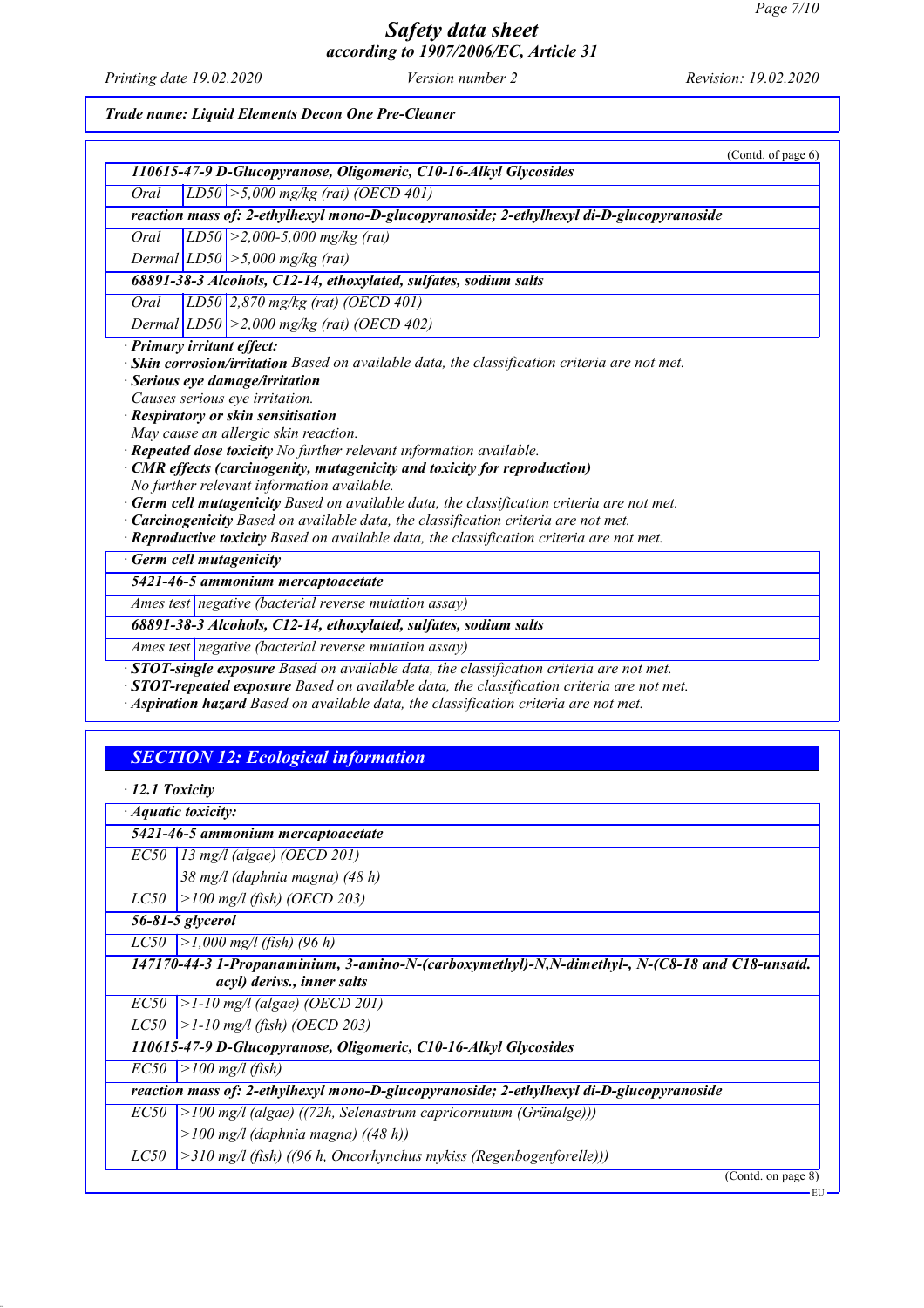*Printing date 19.02.2020 Version number 2 Revision: 19.02.2020*

#### *Trade name: Liquid Elements Decon One Pre-Cleaner*

|         | (Contd. of page 7)                                                                                                                                                                                                                                                                                                                                                                                                                                                                                     |
|---------|--------------------------------------------------------------------------------------------------------------------------------------------------------------------------------------------------------------------------------------------------------------------------------------------------------------------------------------------------------------------------------------------------------------------------------------------------------------------------------------------------------|
|         | 68891-38-3 Alcohols, C12-14, ethoxylated, sulfates, sodium salts                                                                                                                                                                                                                                                                                                                                                                                                                                       |
|         | $EC50$ 27.7 mg/l (algae) (OECD 201)                                                                                                                                                                                                                                                                                                                                                                                                                                                                    |
|         | 7.4 mg/l (daphnia magna) (OECD 202)                                                                                                                                                                                                                                                                                                                                                                                                                                                                    |
|         | $LC50$   7.1 mg/l (fish) (96 h)                                                                                                                                                                                                                                                                                                                                                                                                                                                                        |
|         | $NOEC$ 0.95 mg/l (algae) (OECD 201)                                                                                                                                                                                                                                                                                                                                                                                                                                                                    |
|         | $0.27$ mg/l (daphnia magna) (21)                                                                                                                                                                                                                                                                                                                                                                                                                                                                       |
|         | $\cdot$ 12.4 Mobility in soil No further relevant information available.<br>· Additional ecological information:<br>· General notes:                                                                                                                                                                                                                                                                                                                                                                   |
| system. | The surfactant(s) contained in this preparation complies(comply) with the biodegradability criteria as laid<br>down in Regulation (EC) No.648/2004 on detergents. Data to support this assertion are held at the disposal<br>of the competent authorities of the Member States and will be made available to them, at their direct request<br>or at the request of a detergent manufacturer.<br>Do not allow undiluted product or large quantities of it to reach ground water, water course or sewage |

*· 12.5 Results of PBT and vPvB assessment*

*· PBT: Not applicable.*

*· vPvB: Not applicable.*

*· 12.6 Other adverse effects No further relevant information available.*

### *SECTION 13: Disposal considerations*

#### *· 13.1 Waste treatment methods*

#### *· Recommendation*

*Must not be disposed together with household garbage. Do not allow product to reach sewage system. Dispose of in accordance with all applicable local and national regulations.*

*· European waste catalogue*

*20 01 29\* detergents containing hazardous substances*

*15 01 10\* packaging containing residues of or contaminated by hazardous substances*

#### *· Uncleaned packaging:*

### *· Recommendation:*

*Dispose of in accordance with all applicable local and national regulations.*

*Non contaminated packagings may be recycled.*

*· Recommended cleansing agents: Water, if necessary together with cleansing agents.*

| $\cdot$ 14.1 UN-Number                  |      |  |
|-----------------------------------------|------|--|
| ADR, ADN, IMDG, IATA                    | Void |  |
| $\cdot$ 14.2 UN proper shipping name    |      |  |
| ADR, ADN, IMDG, IATA                    | Void |  |
| $\cdot$ 14.3 Transport hazard class(es) |      |  |
| ADR, ADN, IMDG, IATA                    |      |  |
| · Class                                 | Void |  |
| · 14.4 Packing group                    |      |  |
| ADR, IMDG, IATA                         | Void |  |
| $\cdot$ 14.5 Environmental hazards:     |      |  |
| $\cdot$ Marine pollutant:               | No   |  |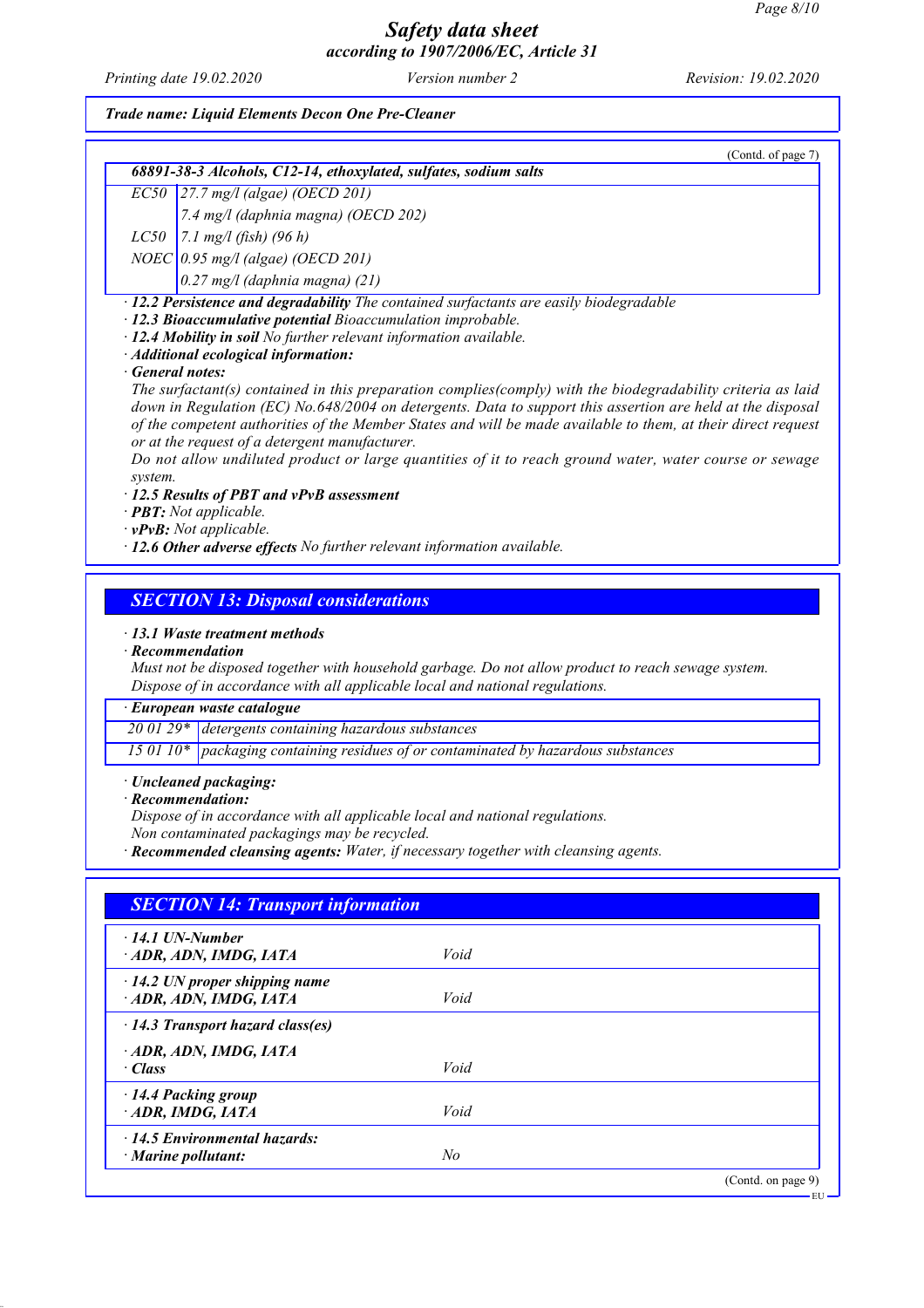*Printing date 19.02.2020 Version number 2 Revision: 19.02.2020*

*Trade name: Liquid Elements Decon One Pre-Cleaner*

(Contd. of page 8) *· 14.6 Special precautions for user Not applicable. · 14.7 Transport in bulk according to Annex II of Marpol and the IBC Code Not applicable. · UN "Model Regulation": Void*

### *SECTION 15: Regulatory information*

*· 15.1 Safety, health and environmental regulations/legislation specific for the substance or mixture*

*· Directive 2012/18/EU*

*· Named dangerous substances - ANNEX I None of the ingredients is listed.*

*· National regulations:*

*· Information about limitation of use:*

*Employment restrictions concerning juveniles must be observed. Employment restrictions concerning pregnant and lactating women must be observed, if applicable.*

*· Other regulations, limitations and prohibitive regulations The product has to be fitted with a tactile warning. · 15.2 Chemical safety assessment:*

*A Chemical Safety Assessment has not been carried out, because it is not necessary for mixtures.*

### *\* SECTION 16: Other information*

*This information is based on our present knowledge. However, this shall not constitute a guarantee for any specific product features and shall not establish a legally valid contractual relationship. Liability excluded.*

#### *· Relevant phrases*

*H290 May be corrosive to metals.*

*H301 Toxic if swallowed.*

*H311 Toxic in contact with skin.*

*H314 Causes severe skin burns and eye damage.*

*H315 Causes skin irritation.*

*H317 May cause an allergic skin reaction.*

*H318 Causes serious eye damage.*

*H330 Fatal if inhaled.*

*H400 Very toxic to aquatic life.*

*H410 Very toxic to aquatic life with long lasting effects.*

*H412 Harmful to aquatic life with long lasting effects.*

*· Training hints*

*Instructions on hazards and protective measures based on operating instructions. The instructions must be given before start of employment and at least once a year.*

*· Classification according to Regulation (EC) No 1272/2008*

*The classification of the mixture is generally based on the calculation method using substance data according to Regulation (EC) No 1272/2008.*

*· Department issuing SDS:*

*Chemisches Labor & Consulting - Dr. Ulrich Bönig Simonshöfchen 55, D-42327 Wuppertal Germany Tel.: +49-(0)202-7387557*

*· Contact: Mr. Boenig, PhD.*

*· Abbreviations and acronyms:*

*CLP: Classification, Labelling and Packaging (Regulation (EC) No. 1272/2008*

*REACH: Regulation (EC) No 1907/2006 of the European Parliament and of the Council of 18 December 2006 concerning the Registration, Evaluation, Authorisation and Restriction of Chemicals.*

*EC50: effective concentration, 50 percent*

*ADR: Accord européen sur le transport des marchandises dangereuses par Route (European Agreement concerning the International Carriage of Dangerous Goods by Road)*

(Contd. on page 10)

EU